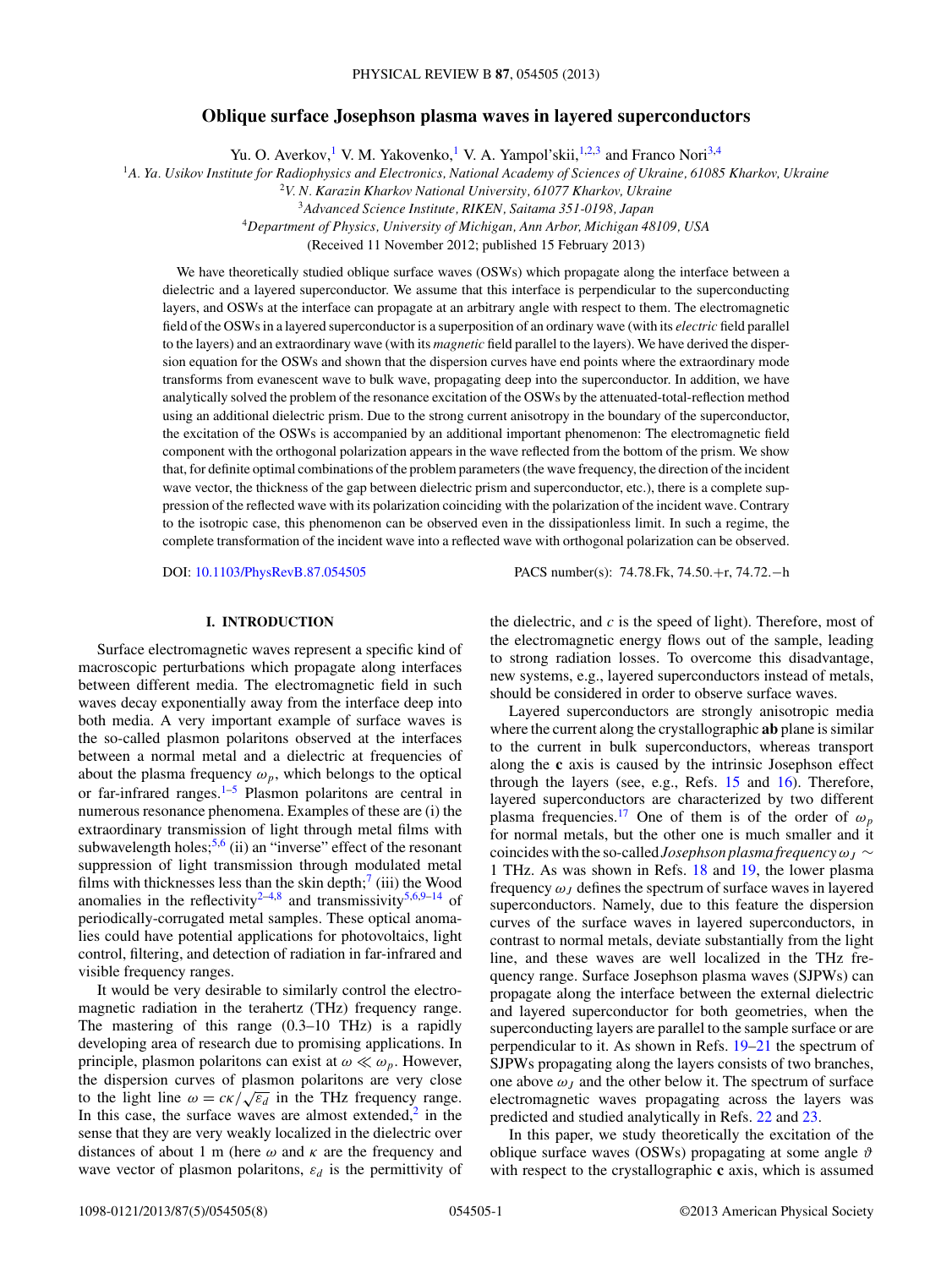<span id="page-1-0"></span>

FIG. 1. (Color online) Schematic geometry for the excitation of oblique surface waves. Here  $\mathbf{k}^i$ ,  $\mathbf{k}^r$ , and  $\kappa$  are the wave vectors of the incident, reflected, and oblique surface waves, respectively. Note that here S stands for superconductor and I stands for insulator.

to be parallel to the interface between a dielectric and a layered superconductor. We analyze the so-called attenuatedtotal-reflection (ATR) method for the OSW excitation using an additional dielectric prism with permittivity  $\varepsilon_p$ . The external electromagnetic wave from a dielectric prism is incident on a superconductor separated from the prism by a thin dielectric gap with permittivity  $\varepsilon_d < \varepsilon_p$  (see Fig. 1). In the absence of a superconductor, the incident wave completely reflects from the bottom of the prism, if the incident angle  $\varphi$  exceeds the limit angle  $\varphi_t$  for total internal reflection. However, *the evanescent wave penetrates under the prism* a distance of about a wavelength, reaching the layered superconductor and penetrating it. The wave vector of the evanescent mode is along the bottom surface of the prism and its value is higher than  $\omega\sqrt{\epsilon_d}/c$ . This feature is the same as for surface waves. Thus, for a certain resonance incident angle, the spatial-and-temporal matching (the frequencies and wave vectors coincide) of the evanescent wave and the surface wave takes place.

It is important to note that the excitation of the oblique surface wave is accompanied by another important resonance phenomenon. Evidently, the anisotropy of the current-carrying capability along the surface of the superconductor results in a conversion of the polarization of the terahertz radiation after reflection from the boundary of the layered superconductor. For example, if the incident wave has a transverse magnetic (TM) polarization (a wave with the *magnetic* field parallel to the sample surface), the reflected electromagnetic field contains a transverse electric (TE) wave (with the *electric* field parallel to the sample surface). Moreover, as was shown in Ref. [24,](#page-7-0) the *complete* transformation of the wave polarization can be observed at an appropriate choice of the direction of the incident wave vector.

We stress that this phenomenon is different from the Brewster effect. In the latter, light with TM polarization, for a definite incidence angle, is completely transmitted through a transparent dielectric surface, and thus the reflected light has only TE polarization. However, in the phenomenon presented here, the reflected wave has a TE polarization when the incoming wave *does not contain the wave with this polarization*, i.e., when the incoming light is completely TM polarized. In other words, the reflected wave is TE polarized because of the *conversion* of the incident TM wave, but not because of the *separation* of the TE wave from the incoming *mixed* (TM  $+$  TE) wave.

The ratio of the amplitudes of the reflected TE and TM waves is controlled by the wave frequency  $\omega$ , angles  $\vartheta$  and *ϕ*, and the thickness *h* of the dielectric gap. The main point is to choose the angles  $\vartheta$  and  $\varphi$  for the incident wave such that the amplitude of the TM reflected wave vanishes. It is known that, in the case of an *isotropic* metal, one can select the optimal value of the gap thickness *h* to provide the complete suppression of the reflected wave in resonance. Similarly, in the case of an *anisotropic* superconductor, we can select the best value of the angle  $\vartheta$  to provide the complete suppression of the reflected TM wave in resonance. In the latter case, one part of the incident energy flux dissipates in the layered superconductor and the other part is reflected as the TE wave. The theoretical study of the interplay of the OSWs excitation and the transformation of the wave polarization after its reflection from the boundary of the layered superconductor is the main goal of this paper.

Thus, a layered superconductor plays two important roles in the phenomenon studied in this paper, which a simple metal or an isotropic superconductor cannot. First, due to the smallness of the Josephson current across the layers, the excited oblique surface waves are well localized in the terahertz frequency range. Second, due to the strong current anisotropy in the surface of the layered superconductor, the excitation of oblique surface waves is accompanied by the transformation of the incident wave polarization after its reflection. Moreover, the complete transformation of the polarization can be achieved by the appropriate choice of the direction of the wave incidence.

In the next sections, we derive and analyze the dispersion relation for the oblique surface waves, and then study analytically the OSWs excitation by the ATR method and the transformation of the electromagnetic wave polarization. For this purpose, we calculate the electromagnetic field in the dielectric prism, in the dielectric gap, and in the layered superconductor, by solving the Maxwell equations with appropriate material equations and boundary conditions. The electromagnetic field in the dielectric prism is presented as a sum of the incident TM-polarized wave and two reflected waves with TM and TE polarizations. In the dielectric gap, we consider four evanescent waves, namely, increasing and decreasing TMand TE-polarized waves. The evanescent field in the layered superconductor consists of the ordinary and extraordinary decreasing waves. Then, using the continuity conditions for the tangential components of the electric and magnetic fields at the two interfaces (i.e., the dielectric gap-dielectric prism and the layered superconductor-dielectric gap), we express all wave amplitudes via the amplitude of the incident wave. Using these expressions, we derive the reflection coefficient  $R_{TM}$  for the TM wave and the conversion coefficient  $T_{TM\rightarrow TE}$ for the mode transformation from TM to TE, as well as the expression for the portion *A* of the energy flux which comes to the excitation of the oblique surface wave and then dissipates in the superconductor.

## **II. DISPERSION RELATION FOR THE OBLIQUE SURFACE WAVES**

Let the interface dividing an isotropic dielectric and a layered superconductor be located in the  $y = 0$  plane (see Fig. [2\)](#page-2-0). We assume that the dielectric region  $(y < 0)$  and the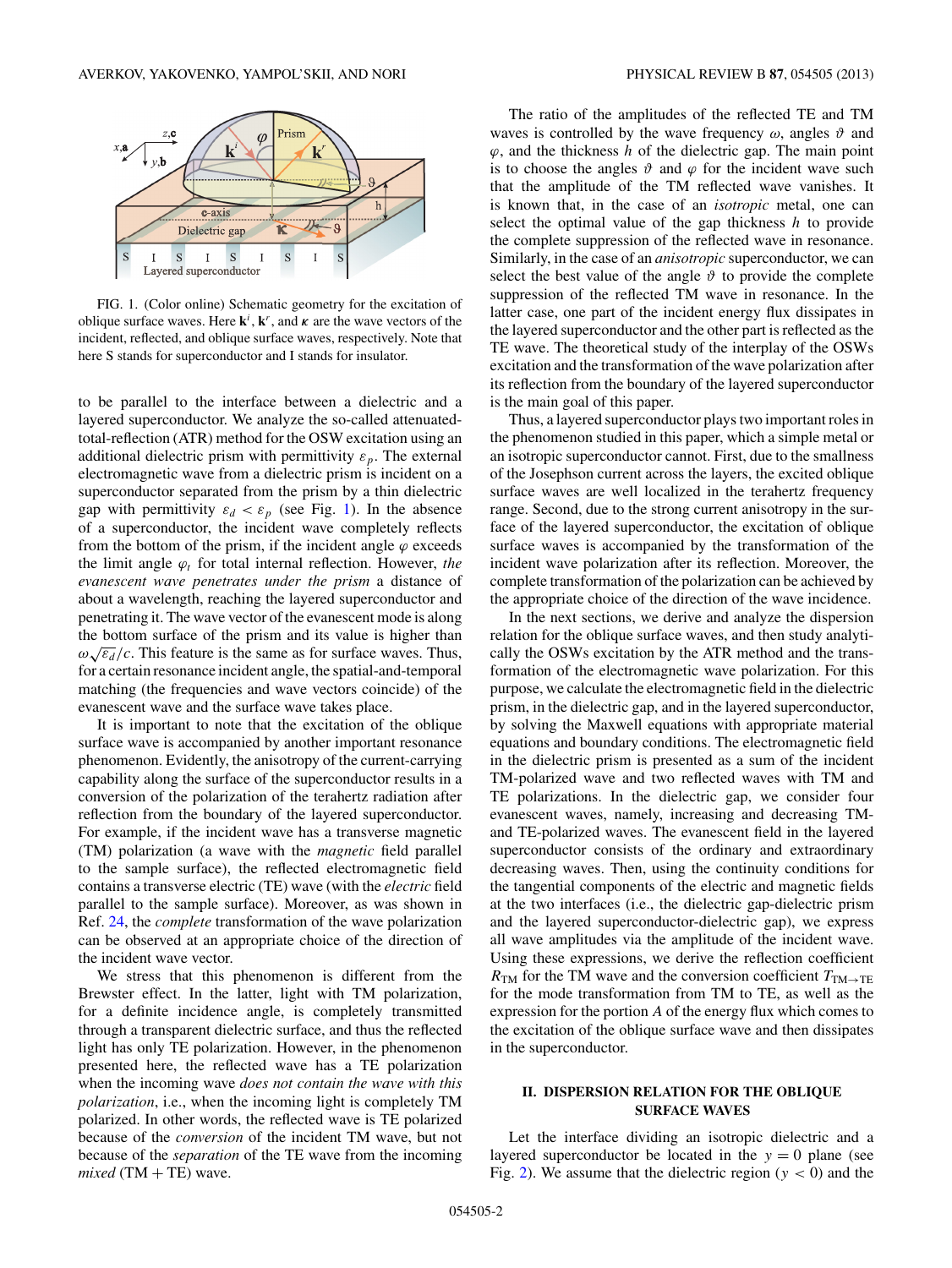<span id="page-2-0"></span>

FIG. 2. (Color online) Geometry for the oblique surface waves.

layered superconductor region (*y >* 0) are semi-infinite along the *y* axis. Both media are nonmagnetic ones.

We choose the coordinate system in such a way that the *z* axis coincides with the crystallographic **c** axis of the superconductor. We study oblique surface waves, propagating along the interface dielectric-layered superconductor at an angle  $\vartheta$  with respect to the **c** axis, with the electric **E** and magnetic **H** fields in the form

$$
\mathbf{E}(x, y, z, t), \mathbf{H}(x, y, z, t) \propto \exp[i(\kappa \rho - \omega t)], \quad (1)
$$

where  $\rho = (x, z)$  is the radius vector in the *xz* plane and  $\kappa =$  $(k_x, k_z)$  is the wave vector of the oblique surface wave,  $|\kappa| >$  $k = \omega/c$ .

It is suitable to present the electromagnetic field as a sum of two terms that correspond to the ordinary and extraordinary evanescent waves,

$$
\mathbf{E}(y) = \mathbf{E}^{(0)}(y) + \mathbf{E}^{(e)}(y), \quad \mathbf{H}(y) = \mathbf{H}^{(0)}(y) + \mathbf{H}^{(e)}(y).
$$
 (2)

The electric field of the ordinary wave and the magnetic field of the extraordinary wave are orthogonal to the anisotropy *z* axis:

$$
E_z^{(0)}(y) = H_z^{(e)}(y) = 0.
$$
 (3)

For each of these waves in the dielectric, the Maxwell equations give the relations between the components of the electric  $\mathbf{E}_d$  and magnetic  $\mathbf{H}_d$  fields:

$$
E_{dy}^{(o)} = -\frac{k_x}{k_{dy}} E_{dx}^{(o)}, \quad H_{dx}^{(o)} = \frac{k_x k_z}{k_{dy}} E_{dx}^{(o)},
$$
  
\n
$$
H_{dy}^{(o)} = \frac{k_z}{k} E_{dx}^{(o)}, \quad H_{dz}^{(o)} = -\frac{k_x^2 + k_{dy}^2}{k k_{dy}} E_{dx}^{(o)},
$$
  
\n
$$
E_{dy}^{(e)} = \frac{k_{dy}}{k_x} E_{dx}^{(e)}, \quad E_{dz}^{(e)} = -\frac{k_x^2 + k_{dy}^2}{k_x k_z} E_{dx}^{(e)},
$$
  
\n
$$
H_{dx}^{(e)} = -\frac{k_{dy}}{k_k k_z} \varepsilon_d E_{dx}^{(e)}, \quad H_{dy}^{(e)} = \frac{k}{k_z} \varepsilon_d E_{dx}^{(e)}.
$$
  
\n(5)

Here  $k = \omega/c$ . In addition, the Maxwell equations give the same exponential law for the decay of both waves along the *y* axis,

$$
\mathbf{E}_d^{(o)}(y), \mathbf{E}_d^{(e)}(y), \mathbf{H}_d^{(o)}(y), \mathbf{H}_d^{(e)}(y) \propto \exp\left(ik_y^dy\right),\tag{6}
$$

with imaginary normal component of the wave vector,

$$
k_{dy} = -i\left(k_x^2 + k_z^2 - \varepsilon_d k^2\right)^{1/2}.\tag{7}
$$

The electromagnetic field inside the layered superconductor is determined by the distribution of the gauge-invariant phase difference *χ* of the order parameter between neighboring layers. This phase difference can be described by a set of coupled sine-Gordon equations (see, e.g., Refs. [18](#page-7-0) and [25–30\)](#page-7-0).

In the continuum and linear approximation,  $\chi$  can be excluded from the set of equations for the electromagnetic fields, and the electrodynamics of layered superconductors can be described in terms of an anisotropic frequency-dependent dielectric permittivity with components  $\varepsilon_c$  and  $\varepsilon_{ab}$  across and along the layers, respectively. Indeed, as was shown in Ref. [17,](#page-7-0) the direct solution of the set of coupled sine-Gordon equations in the continuum and linear approximations is equivalent to the solution of the Maxwell equations for the uniform anisotropic medium with

$$
\varepsilon_c(\Omega) = \varepsilon_s \left( 1 - \frac{1}{\Omega^2} + i \frac{v_c}{\Omega} \right),
$$
  
\n
$$
\varepsilon_{ab}(\Omega) = \varepsilon_s \left( 1 - \gamma^2 \frac{1}{\Omega^2} + i \gamma^2 \frac{v_{ab}}{\Omega} \right).
$$
\n(8)

Here we introduce the dimensionless parameters  $\Omega = \omega/\omega_J$ ,  $v_{ab} = 4\pi \sigma_{ab}/\varepsilon_s \omega_J \gamma^2$ , and  $v_c = 4\pi \sigma_c/\varepsilon_s \omega_J$ ;  $\gamma = \lambda_c/\lambda_{ab} \gg 1$ is the current-anisotropy parameter, and  $\lambda_c = c/\omega_J \epsilon_s^{1/2}$  and *λab* are the magnetic-field penetration depths along and across the layers, respectively. The relaxation frequencies *νab* and *νc* are proportional to the averaged quasiparticle conductivities  $\sigma_{ab}$  (along the layers) and  $\sigma_c$  (across the layers), respectively;  $\omega_J = (8\pi e D j_c/\hbar \varepsilon)^{1/2}$  is the Josephson plasma frequency. The latter is determined by the maximum Josephson current density  $j_c$ , the interlayer dielectric constant  $\varepsilon_s$ , and the spatial period *D* of the layered structure.

Contrary to the dielectric, the Maxwell equations give different laws for the decays of the ordinary and extraordinary waves in the layered superconductor,

$$
\mathbf{E}_{s}^{(o)}(y), \mathbf{H}_{s}^{(o)}(y) \propto \exp\left(ik_{sy}^{(o)}y\right), \n\mathbf{E}_{s}^{(e)}(y), \mathbf{H}_{s}^{(e)}(y) \propto \exp\left(ik_{sy}^{(e)}y\right)
$$
\n(9)

with

$$
k_{\rm sy}^{(0)} = i \left( k_x^2 + k_z^2 - k^2 \varepsilon_{ab} \right)^{1/2},\tag{10}
$$

$$
k_{\rm sy}^{\rm (e)} = i \left( k_x^2 + k_z^2 \varepsilon_c / \varepsilon_{ab} - k^2 \varepsilon_c \right)^{1/2} . \tag{11}
$$

The relationships between the field components in the layered superconductor are as follows:

$$
E_{sy}^{(o)} = -\frac{k_x}{k_{sy}^{(o)}} E_{sx}^{(o)}, \quad H_{sx}^{(o)} = \frac{k_x k_z}{k k_{sy}^{(o)}} E_{sx}^{(o)},
$$
  

$$
H_{sy}^{(o)} = \frac{k_z}{k} E_{sx}^{(o)}, \quad H_{sz}^{(o)} = -\frac{k_x^2 + (k_{sy}^{(o)})^2}{k k_{sy}^{(o)}} E_{sx}^{(o)}
$$
(12)

for the ordinary wave and

$$
E_{sy}^{(e)} = \frac{k_{sy}^{(e)}}{k_x} E_{sx}^{(e)}, \quad E_{sz}^{(e)} = -\frac{\varepsilon_{ab}}{\varepsilon_c} \frac{k_x^2 + (k_{sy}^{(e)})^2}{k_x k_z} E_{sx}^{(e)},
$$
  
\n
$$
H_{sx}^{(e)} = -\frac{k k_{sy}^{(e)}}{k_x k_z} \varepsilon_{ab} E_{sx}^{(e)}, \quad H_{sy}^{(e)} = \frac{k}{k_z} \varepsilon_{ab} E_{sx}^{(e)}
$$
\n(13)

for the extraordinary waves.

From the continuity conditions for the tangential components of the electric and magnetic fields at the interface  $y = 0$ , we derive the dispersion equation for the OSWs,

$$
k_z^2 k_{sy}^{(0)}(\varepsilon_{ab} - \varepsilon_d) + \varepsilon_{ab} (k_{dy} - k_{sy}^{(e)}) (k_{dy} k_{sy}^{(0)} - k_x^2) = 0. \quad (14)
$$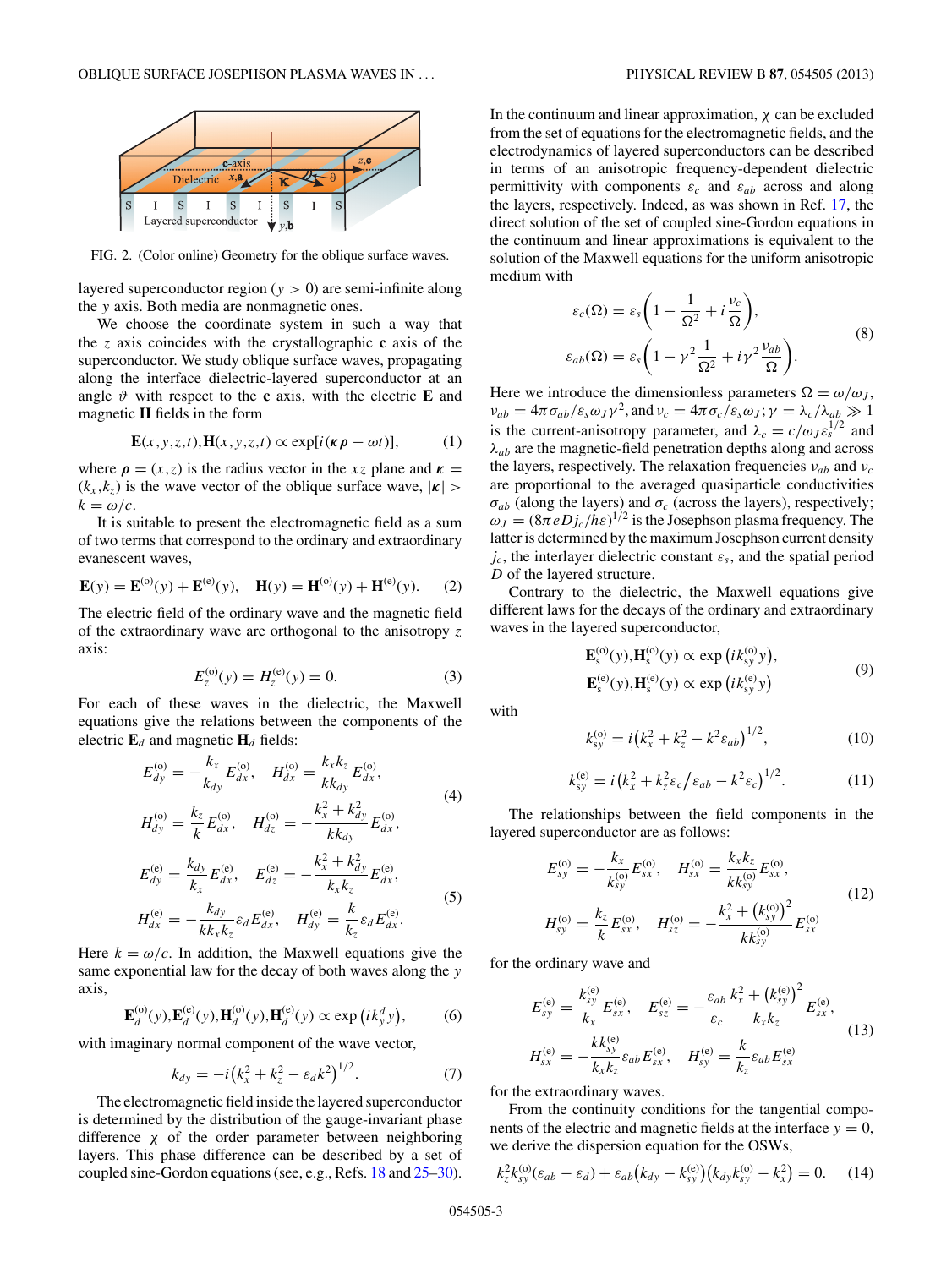<span id="page-3-0"></span>

FIG. 3. (Color online) Dispersion curves  $\Omega(c\kappa/\omega_J)$  of the OSWs for  $\varepsilon_d = 4.56$ ,  $\varepsilon_s = 16$ ,  $\gamma = 200$ , and  $v_{ab} = v_c = 0$ . Curves 1–6 correspond to  $\vartheta = 0^\circ$ , 10°, 20°, 30°, 60°, and 90°, respectively. The hollow circles at  $\Omega = \Omega_{end} \approx \Omega_1 = \sqrt{\varepsilon_s/(\varepsilon_s - \varepsilon_d)}$  show the end points of the dispersion curves. In these points, the extraordinary wave, which is part of the OSW, is transformed into a bulk wave. When  $\kappa \to \infty$ , curve 6 asymptotically approaches the frequency  $\Omega = \gamma \sqrt{\varepsilon_s/(\varepsilon_s + \varepsilon_d)} \gg 1.$ 

Figure 3 illustrates the numerically calculated dispersion curves of the OSWs for different values of the angle  $\vartheta$ .

The hollow circles at  $\Omega = \Omega_{end} \approx \Omega_1 = \sqrt{\varepsilon_s/(\varepsilon_s - \varepsilon_d)}$ show the end points of the corresponding dispersion curves. In these points, the extraordinary wave, which is present in the oblique surface mode, is transformed into a bulk wave. Indeed, the wave vector  $k_{sy}^{(e)}$  vanishes at the end points and is real and positive for  $\Omega > \Omega_{end}$ . The analysis of Eq. [\(14\)](#page-2-0) shows that  $\Omega_{end} \approx \Omega_1$  for angles  $\vartheta$  not very close to zero or  $\pi/2$ . For very small  $\vartheta \ll 1/\gamma \ll 1$ , we have  $\Omega_{end} \approx 1$ , and  $\Omega_{\text{end}} \rightarrow \gamma \sqrt{\varepsilon_s/(\varepsilon_s + \varepsilon_d)} \gg 1 \text{ for } (\pi/2 - \vartheta) \ll 1/\gamma.$ 

In the main approximation with respect to the parameter  $\gamma \gg 1$  and neglecting the dissipation, Eq. [\(14\)](#page-2-0) gives

$$
D_0 = \frac{1}{k^2} \left( |k_{dy}|^2 + |k_{dy}| \left| k_{sy}^{(e)} \right| - k_z^2 \right) = 0. \tag{15}
$$

# **III. EXCITATION OF THE OBLIQUE SURFACE WAVES USING THE ATR METHOD**

In this section, we study analytically the OSWs excitation using the ATR method. Let the structure under study be comprised of a dielectric prism with permittivity  $\varepsilon_p$ , a dielectric gap with thickness *h* and permittivity  $\varepsilon_d$ , and a layered superconductor described by a frequency-dependent diagonal tensor of dielectric permittivity with components  $\varepsilon_{xx} = \varepsilon_{yy}$  $\varepsilon_{ab}$  and  $\varepsilon_{zz} = \varepsilon_c$  given by Eq. [\(8\)](#page-2-0) (see Fig. [1\)](#page-1-0). All media are supposed to be nonmagnetic. We define the coordinate system so that the prism region occupies the half-space *y <* 0, the superconductor region occupies the half-space  $y > h$ , and the *z* axis coincides with the crystallographic **c** axis of the layered superconductor.

Consider now a TM polarized wave incident from a dielectric prism on a layered superconductor. The incident angle  $\varphi$  exceeds the limit angle  $\varphi_t = \arcsin[(\varepsilon_d/\varepsilon_p)^{1/2})]$  for the total internal reflection. In this case the incident wave can excite a surface wave if the resonance condition is satisfied. This condition implies that the tangential component  $k\epsilon_p^{1/2}$  sin  $\varphi$  of the incident wave vector is equal to the wave vector  $\kappa$  of the oblique surface wave,

$$
k\varepsilon_p^{1/2}\sin\,\varphi=\kappa.
$$

The electromagnetic field in the dielectric prism is a sum of three terms that correspond to the incident TM polarized wave and two reflected waves with the TM and TE polarizations. Thus, the *x* component of the electric field in the prism can be presented as

$$
E_{px}(x, y, z, t) = \left[E_x^i \exp(ik_{py}y) + \left(E_{x \text{ TM}}^r + E_{x \text{ TE}}^r\right) \right] \times \exp(-ik_{py}y) \right] \exp[i(\kappa \rho - \omega t)], \quad (16)
$$

where  $E_x^i$ ,  $E_x^r$ <sub>X</sub>T<sub>M</sub>, and  $E_x^r$ <sub>TE</sub> are the amplitudes of the *x* components of the electric field for the incident waves and for the reflected TM and TE waves, respectively;  $k_{pv}$  =  $k\epsilon_p^{1/2}$  cos  $\varphi$  is the normal component of the wave vector of the incident wave.

The electric- and magnetic-field components in the prism can be expressed via  $E_x^i$ ,  $E_x^r$ <sub>TM</sub>, and  $E_x^r$ <sub>TE</sub> using the Maxwell equations

$$
E_{py} = -\frac{\kappa^2}{k_{py}k_x} \Big[ E_x^i \exp(ik_{py}y) - E_x^r \cos(-ik_{py}y) \Big], \quad (17)
$$
  

$$
E_{pz} = \frac{k_z}{k_x} E_x^i \exp(ik_{py}y) + \left( \frac{k_z}{k_x} E_x^r \cos(-ik_{zx}z) - \frac{k_x}{k_z} E_x^r \cos(-ik_{py}z) \right)
$$
  

$$
\times \exp(-ik_{py}y), \quad (18)
$$

$$
H_{px} = \frac{\varepsilon_p k k_z}{k_x k_{py}} E_x^i \exp(ik_{py} y)
$$
  
+ 
$$
\left(-\frac{\varepsilon_p k k_z}{k_x k_{py}} E_x^r \exp\left(-ik_{py} y\right)\right)
$$
  
+ 
$$
\left(-\frac{\varepsilon_p k k_z}{k_x k_{py}} E_x^r \exp\left(-ik_{py} y\right)\right)
$$
 (19)

$$
H_{py} = \frac{\kappa^2}{kk_z} E_{x \text{ TE}}^r \exp(-ik_{py}y), \tag{20}
$$

$$
H_{pz} = -\frac{k\varepsilon_p}{k_{py}} E_x^i \exp(ik_{py}y) + \left(\frac{k\varepsilon_p}{k_{py}} E_x^r \exp\left(-ik_{py}y\right)\right) \times \exp(-ik_{py}y). \tag{21}
$$

Here and henceforward, we omit the multiplier  $exp[i(\kappa \rho - \sigma)]$ *ωt*)] in all expressions for the electromagnetic field components.

For the dielectric gap region, we define the electromagnetic field in the same manner as for the prism region, namely, as the superposition of the TM- and TE-polarized waves with the following components:

$$
E_{dx \text{TM}} = B_1 \exp(ik_{dy} y) + B_2 \exp(-ik_{dy} y), \tag{22}
$$

$$
E_{dy \text{TM}} = -\frac{\kappa^2}{k_{dy}k_x} [B_1 \exp(ik_{dy} y) - B_2 \exp(-ik_{dy} y)], \quad (23)
$$

$$
E_{dz \text{TM}} = \frac{k_z}{k_x} E_{dx \text{TM}}, \qquad (24)
$$

$$
H_{dx \text{TM}} = -\frac{\varepsilon_d k k_z}{\kappa^2} E_{dy \text{TM}}, \quad H_{dz \text{TM}} = \frac{\varepsilon_d k k_x}{\kappa^2} E_{dy \text{TM}}, \quad (25)
$$

$$
E_{dx \text{ TE}} = C_1 \exp(ik_{dy} y) + C_2 \exp(-ik_{dy} y), \tag{26}
$$

$$
E_{dz\,TE} = -\frac{k_x}{k_z} E_{dx\,TE},\tag{27}
$$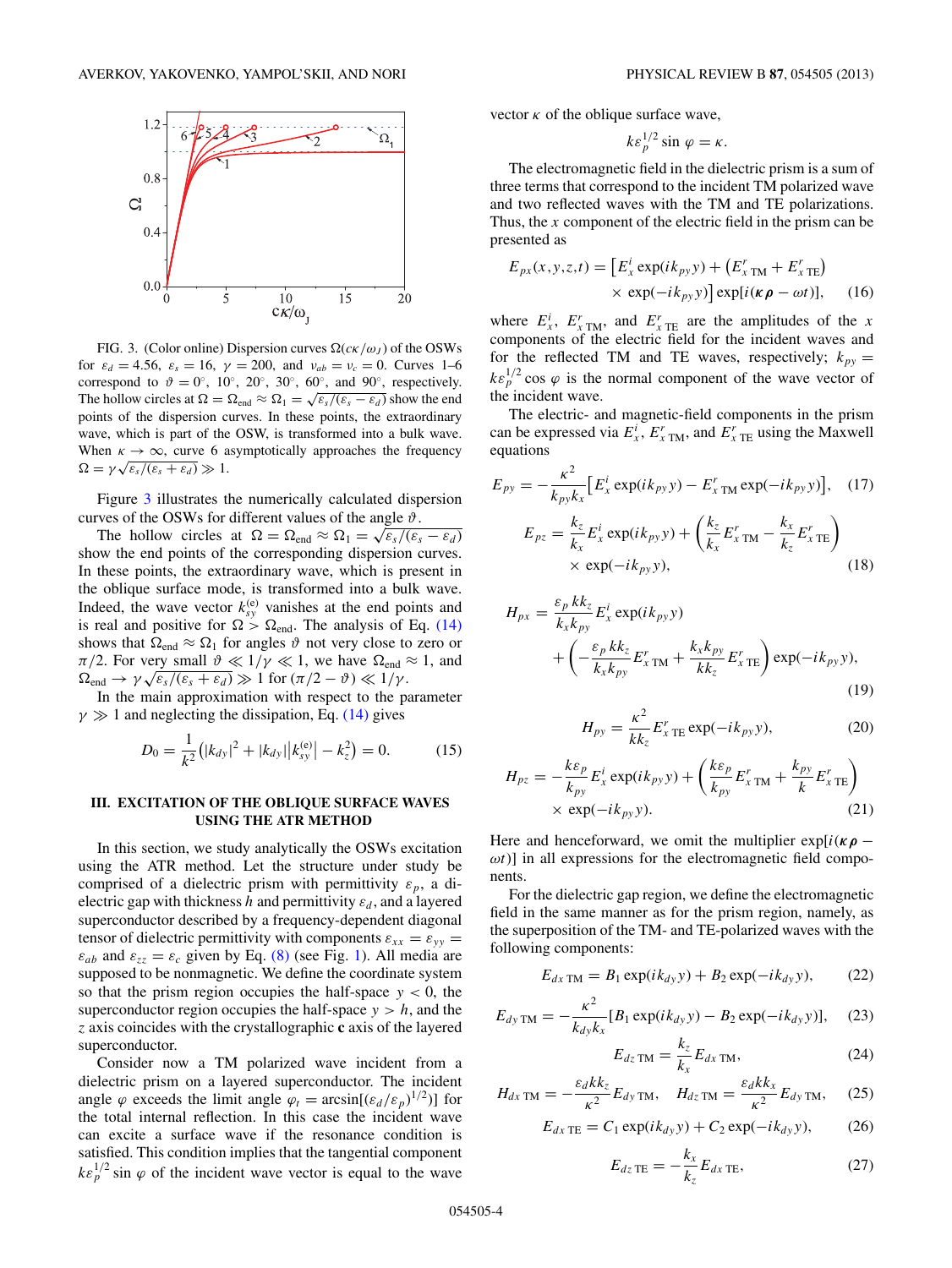<span id="page-4-0"></span>
$$
H_{dx\,TE} = -\frac{k_x k_{dy}}{k k_z} [C_1 \exp(ik_{dy} y) - C_2 \exp(-ik_{dy} y)], \quad (28)
$$

$$
H_{dy \, \text{TE}} = \frac{\kappa^2}{k k_z} H_{dx \, \text{TE}}, \quad H_{dz \, \text{TE}} = \frac{k_z}{k_x} H_{dx \, \text{TE}}.
$$
 (29)

The electromagnetic field in the layered superconductor is the superposition of ordinary and extraordinary waves, and it is described by the same formulas as in the previous section [see Eqs.  $(9)$ – $(13)$ ].

Using the continuity boundary conditions for the tangential components of the electric and magnetic fields at the two interfaces (i.e., the dielectric prism-dielectric gap and the dielectric gap-layered superconductor), we obtain eight linear algebraic equations for eight unknown amplitudes (for four waves in the dielectric gap, two waves in the layered superconductor, and amplitudes  $E_{x,\text{TM}}^r$ ,  $E_{x,\text{TE}}^r$  of the reflected waves in the dielectric prism). Solving these equations, we derive the reflectivity coefficient

$$
R_{\rm TM}(\varphi,\vartheta) = \frac{|\mathbf{E}_{\rm TM}^r(\varphi,\vartheta)|^2}{|\mathbf{E}^i|^2}
$$
(30)

for the TM wave, the coefficient

$$
T_{\text{TM}\to\text{TE}}(\varphi,\vartheta) = \frac{|\mathbf{E'}_{\text{TE}}(\varphi,\vartheta)|^2}{|\mathbf{E'}|^2}
$$
(31)

of the transformation of the incident TM wave to the reflected TE wave, and the absorptivity

$$
A(\varphi, \vartheta) = 1 - R_{\text{TM}}(\varphi, \vartheta) - T_{\text{TM} \to \text{TE}}(\varphi, \vartheta). \tag{32}
$$

It is suitable to present these coefficients in the form

$$
R_{\rm TM} = \frac{(D_0 + D_c)^2 + (L_{\rm TM} - L_{\rm TE} - \Gamma)^2}{(D_0 + D_c)^2 + (L_{\rm TM} + L_{\rm TE} + \Gamma)^2},\tag{33}
$$

$$
T_{\rm TM \to TE} = \frac{4L_{\rm TM}L_{\rm TM}}{(D_0 + D_c)^2 + (L_{\rm TM} + L_{\rm TE} + \Gamma)^2},\qquad(34)
$$

$$
A = \frac{4\Gamma L_{\text{TM}}}{(D_0 + D_c)^2 + (L_{\text{TM}} + L_{\text{TE}} + \Gamma)^2}.
$$
 (35)

The expressions for the parameters  $D_c$ ,  $L_{TM}$ ,  $L_{TE}$ , and  $\Gamma$  are very cumbersome. However, they can be significantly simplified for the case of small dissipation and weak coupling of the electromagnetic fields in the layered superconductor and the dielectric prism, when the following inequalities are satisfied:

$$
\Gamma \ll 1, \quad C_h = \exp(-2|k_{dy}|h) \ll 1. \tag{36}
$$

For this case, using the smallness of the parameter  $\gamma^{-1}$ , we obtained the following formulas:

$$
D_c = 2C_h \frac{\varepsilon_d^2 \cos^2 \vartheta}{\varepsilon_p - \varepsilon_d}
$$
  
 
$$
\times \frac{|k_{dy}|^2 k_{py}^2 + \frac{\varepsilon_p}{\varepsilon_d} k^2 |k_{dy}|^2 + \frac{\kappa^4 k_{py}^2}{\varepsilon_d k^2} \left(1 - \frac{|k_{dy}|^2}{k_z^2}\right)}{\kappa^4 + |k_{dy}|^2 k_{py}^2},
$$
 (37)

$$
L_{\text{TM}} = 4C_h \frac{\varepsilon_d \cos^2 \vartheta}{\varepsilon_p - \varepsilon_d} \frac{\varepsilon_p \varepsilon_d \, k^2 |k_{dy}| k_{py}}{\kappa^4 + |k_{dy}|^2 k_{py}^2},\tag{38}
$$

$$
L_{\rm TE} = 2C_h \frac{\varepsilon_d \cos^2 \vartheta}{\varepsilon_p - \varepsilon_d} \frac{k_x^2}{k_z^2} \frac{k^2 |k_{dy}| k_{py}}{\kappa^4 + |k_{dy}|^2 k_{py}^2}
$$

$$
\times \left[ \frac{\varepsilon_p}{\varepsilon_d} \frac{\kappa^4}{k^4} + 2(\varepsilon_p + \varepsilon_d) \frac{\kappa^2}{k^2} - \varepsilon_p \varepsilon_d \right], \qquad (39)
$$

$$
\Gamma = \Gamma_c + \Gamma_{ab}, \quad \Gamma_c = \nu_c \frac{\varepsilon_s}{2\Omega} \frac{|k_{dy}|}{|k_{sy}^{(e)}|},
$$
\n
$$
\Gamma_{ab} = \nu_{ab} \frac{\Omega^2}{2\gamma} \frac{k_x^2 \left(|k_{dy}| + |k_{sy}^{(e)}|\right)}{k^3}.
$$
\n(40)

#### **IV. RESONANCE SUPPRESSION OF THE REFLECTIVITY**

Equation  $(33)$  together with Eqs.  $(15)$  and  $(37)–(40)$ describes the resonance behavior of the reflectivity coefficient  $R_{\text{TM}}(\varphi,\vartheta)$  when changing the direction of the incident wave propagation. The resonance suppression of  $R_{TM}(\varphi, \vartheta)$  occurs when the tangential component  $\kappa$  of the incident wave vector coincides with the wave vector of the oblique surface wave. Indeed, the equation

$$
D_0 + D_c = 0 \tag{41}
$$

is the dispersion relation for the OSWs in the system under consideration, which consists of the layered superconductor, the dielectric gap, and the dielectric prism. Because of the coupling of the electromagnetic fields in the superconductor and the dielectric prism, this relation differs slightly from the dispersion equation  $D_0 = 0$  for the OSWs in the system without the prism.

The parameters  $L_{TM}$ ,  $L_{TE}$ , and  $\Gamma$  in the denominator in Eq. (30) define the resonance width. These are related to three channels for the losses of the electromagnetic energy of the OSWs. The term  $\Gamma$  describes the dissipation, the term  $L_{TM}$  is related to the energy leakage through the dielectric prism in the form of a TM bulk wave, and the term  $L_{TE}$  describes the leakage in the form of a TE wave.

The resonance suppression of  $R_{TM}(\varphi, \vartheta)$  can be complete if both terms in the numerator in Eq.  $(33)$  vanish at the same angles  $\varphi$  and  $\vartheta$ . Namely, the complete suppression of  $R_{TM}(\varphi, \vartheta)$  occurs if the dispersion relation Eq. (41) and the condition

$$
L_{\text{TM}} = L_{\text{TE}} + \Gamma \tag{42}
$$

are fulfilled simultaneously. Recall that, in the isotropic case, the condition for complete resonance suppression of  $R_{\text{TM}}(\varphi,\vartheta)$  can be realized for metals or superconductors with finite dissipation parameter  $\Gamma$  (see, e.g., Ref. [2\)](#page-6-0). However, in the anisotropic case considered here, this phenomenon can be observed even when  $\Gamma = 0$ . In the main approximation with respect to the small parameters  $\gamma^{-1} \ll 1$  and  $C_h \ll 1$ , the corresponding angles  $\varphi$  and  $\vartheta$  can be found by solving the set of equations which follow from the equalities  $D_0 = 0$  and  $L_{\text{TM}} = L_{\text{TE}},$ 

$$
\sin^2 \varphi \cos^2 \varphi = \sin^2 \varphi - \frac{\varepsilon_d}{\varepsilon_p} + \sqrt{\sin^2 \varphi - \frac{\varepsilon_d}{\varepsilon_p}}
$$

$$
\times \sqrt{\sin^2 \varphi \sin^2 \varphi - \frac{\varepsilon_s}{\varepsilon_p} \frac{\Omega^2 - 1}{\Omega^2}}, \quad (43)
$$

$$
2 \cot^2 \vartheta = \frac{\varepsilon_p}{\varepsilon_d} \frac{\varepsilon_p + \varepsilon_d}{\varepsilon_d} \sin^4 \varphi + \frac{2 \varepsilon_p + \varepsilon_d}{\varepsilon_d} \sin^2 \varphi - 1.
$$

$$
\mathcal{L}^{\mathcal{L}}(\mathcal{L}^{\mathcal{L}}(\mathcal{L}))
$$

(44)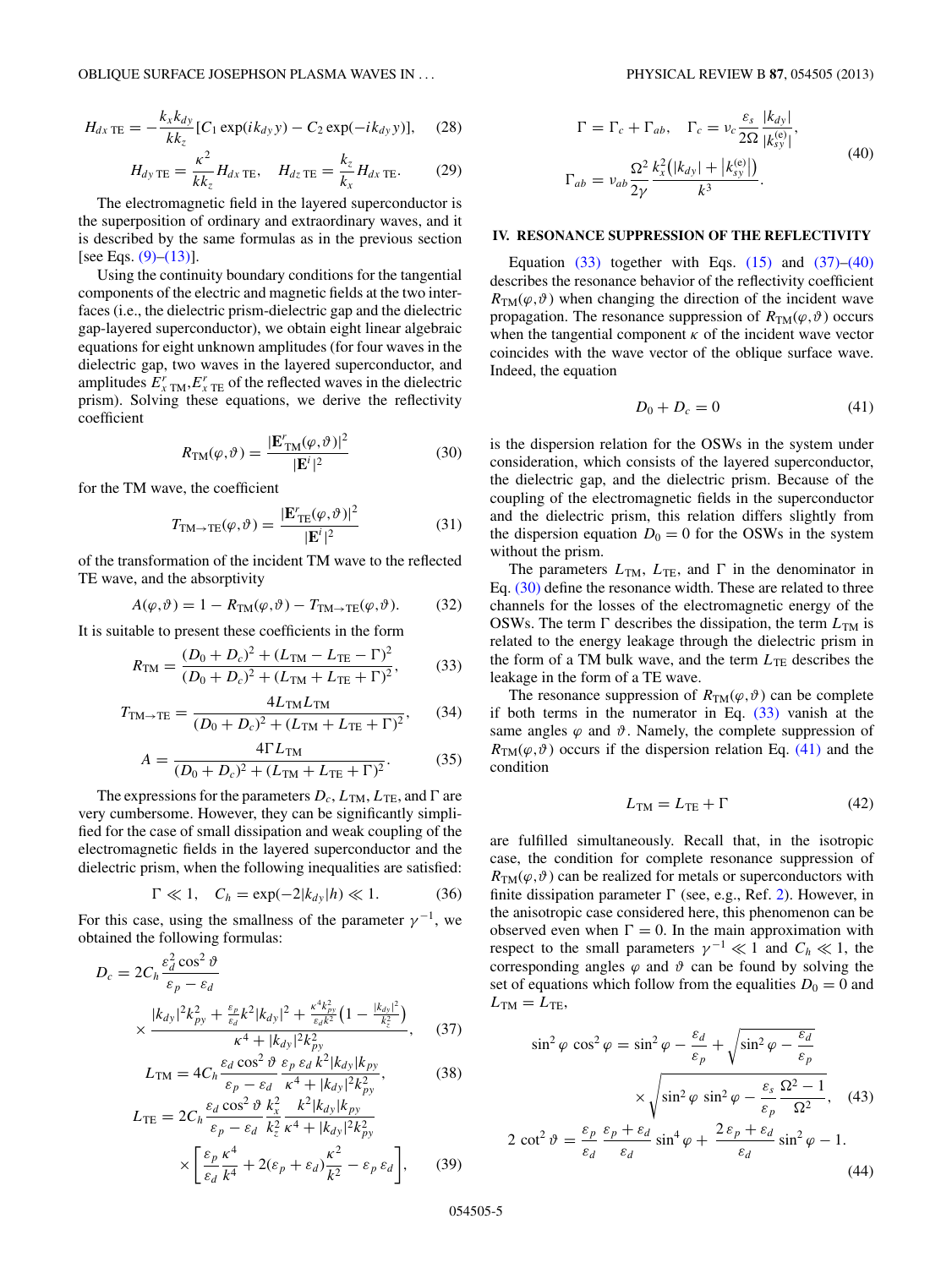

FIG. 4. (Color online) Graphical solutions of the set of equations [\(43\)](#page-4-0) and [\(44\).](#page-4-0) The red solid curves correspond to the dispersion relation for OSWs and the blue dashed curves are for the condition  $L_{\text{TM}} = L_{\text{TE}}$ . The curves start from the angles  $\varphi_t$ , which are the critical angles for the total internal reflection from the bottom of the dielectric prism. The material parameters are chosen as  $\varepsilon_p = 11.6$  [this value corresponds to silicon, which is frequently used as the material for the dielectric prism for the ATR experiments in the THz frequency range (Ref. [2\)](#page-6-0)],  $\varepsilon_s = 16$  [this interlayer permittivity corresponds to  $Bi_2Sr_2CaCu_2O_{8+\delta}$  (Ref. [18\)](#page-7-0)]. Curves are plotted for  $\varepsilon_d = 1$  (the vacuum gap, curves 1),  $\varepsilon_d = 2.04$  (teflon, curves 2), and  $\varepsilon_d = 4.56$ (quartz, curves 3). Other parameters are  $\Omega = 1$ ,  $v_{ab} = v_c = 0$ . The intersections of red and blue curves occur at  $\varphi = \varphi_{\text{int}} \approx 22.5^{\circ}$ ,  $\vartheta =$  $\vartheta_{\text{int}}$  ≈ 30.6° (curves labeled by 1);  $\varphi_{\text{int}}$  ≈ 34.9°,  $\vartheta_{\text{int}}$  ≈ 28° (curves 2);  $\varphi_{\text{int}} \approx 76.4^{\circ}$ ,  $\vartheta_{\text{int}} \approx 21.6^{\circ}$  (curves 3).

The graphical solutions of these equations are presented in Fig. 4 for different material parameters. Figure 5 demonstrates the complete resonance suppression of the reflection coefficient that occurs for the dissipationless case, namely, at the angles  $\varphi = \varphi_{\text{int}}$  and  $\vartheta = \vartheta_{\text{int}}$ , which are the solutions of the set of equations  $(43)$  and  $(44)$  shown in Fig. 4.

For the lossy superconductor with  $\Gamma \neq 0$ , the complete resonance suppression of the reflectivity can also be observed. In this case, the energy flux of the incident TM wave is partially reflected as the TE wave. The other part *A* of the energy [absorptivity *A* in Eq. [\(32\)\]](#page-4-0) is dissipated in the superconductor (see Fig.  $6$ ).

It is important to note that the phenomenon described here has the same origin as the wave interaction with an open resonator.[31](#page-7-0) The tunneling of an incident plane wave through an open one-dimensional resonator is characterized by the reflection and transmission coefficients *R* and *T* which play the same role as the coefficients  $R_{TM}(\varphi, \vartheta)$  and  $T_{TM\rightarrow TE}$  in our analysis. Moreover, the formulas for the coefficients *R* and *T* presented in Ref. [31](#page-7-0) are exactly the same as Eqs. [\(33\)](#page-4-0) and [\(34\).](#page-4-0) The role of the leakage parameters  $L_{TM}$  and  $L_{TE}$  are played by the inverse leakage *Q* factors which are related to the transmittances of the two tunnel barriers discussed in Ref. [31.](#page-7-0) However, it is necessary to emphasize a principal novel feature of the phenomenon considered here. We now pay attention to the dual role of the coupling of the electromagnetic fields in the dielectric prism and in the layered superconductor in the conversion of the terahertz wave polarization. First, due to the coupling, the incident TM wave resonantly excites the oblique surface wave. Then, the OSW supplies the TE bulk wave by the energy which passes through the dielectric gap due to the same cou-



FIG. 5. (Color online) Complete resonance suppression of the reflectivity in the dissipationless regime. The dependence of the reflectivity  $R_{TM}$  and the transformation coefficient  $T_{TM\rightarrow TE}$  on the incident angle  $\varphi$  are shown by the solid red and dashed blue curves for the same parameters as in Fig. 4: (a)  $\varepsilon_d = 1$ ,  $\vartheta = 30.6^\circ$ ; (b)  $\varepsilon_d = 2.04$ ,  $\vartheta = 28^\circ$ ; (c)  $\varepsilon_d = 4.56$ ,  $\vartheta = 21.6^\circ$ . These three cases correspond to the three intersections in Fig. 4. The gap thickness *h* is equal to  $1.2c/\omega_J$ .

pling. Thus, the oblique surface wave serves as an intermediary between the incident TM and the reflected TE waves in the phenomenon of the transformation of the wave polarization.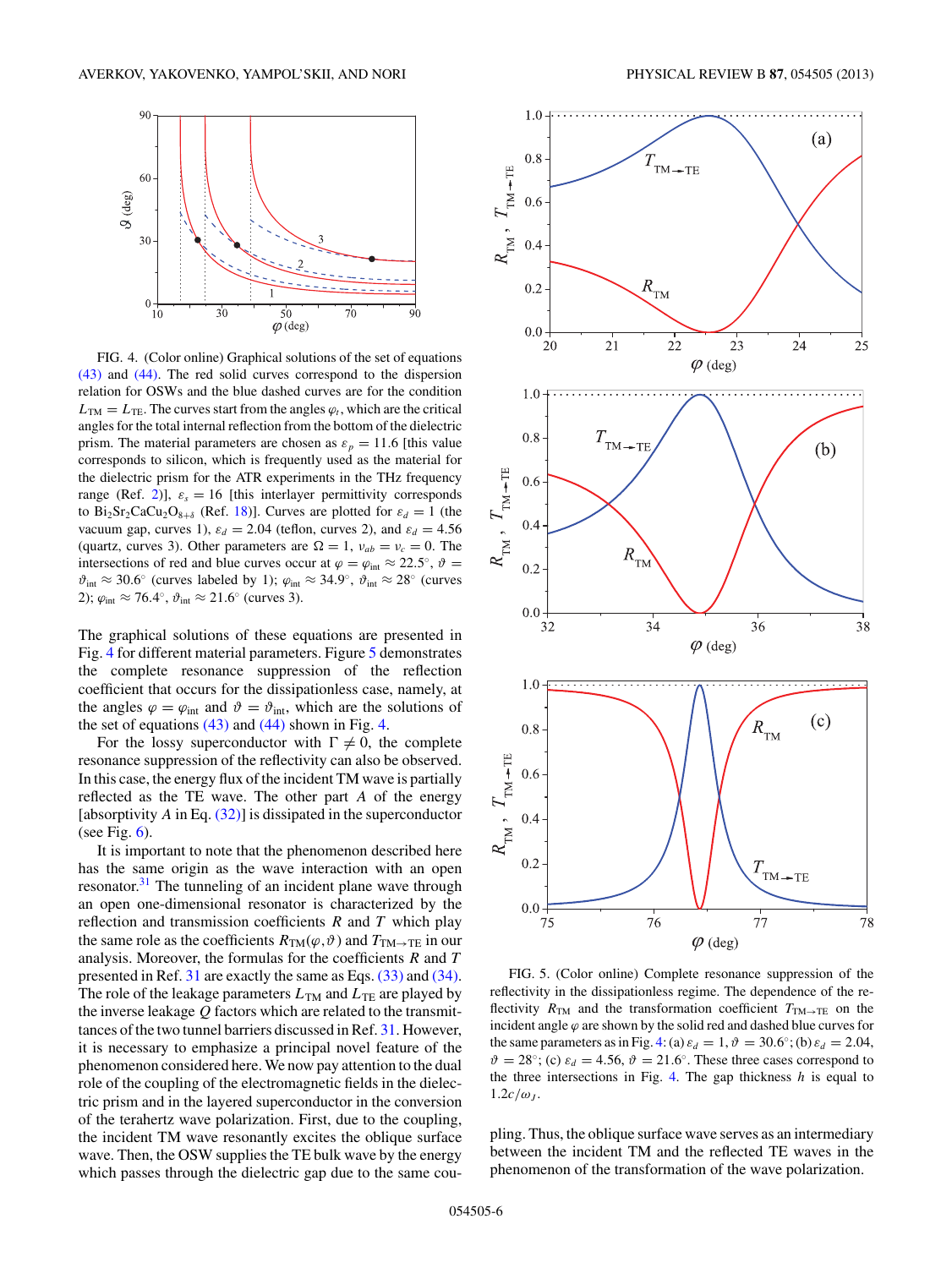<span id="page-6-0"></span>

FIG. 6. (Color online) Dependence of the reflectivity  $R_{TM}$  (red solid curves), the transformation coefficient  $T_{\text{TM}\rightarrow\text{TE}}$  (green solid curves), and the absorptivity *A* (dashed blue curves) on the incident angle  $\varphi$  for lossy superconductors for  $\Omega = 1$ ,  $\varepsilon_s = 16$ ,  $\gamma = 200$ ,  $h = 0.5c/\omega_J$ ,  $\varepsilon_p = 11.6$ , and  $\varepsilon_d = 1$ . The values of other parameters are (a)  $v_{ab} = v_c = 10^{-5}$ ,  $\vartheta = 6.3^\circ$ ; (b)  $v_{ab} = v_c = 10^{-3}$ ,  $\vartheta = 15.8^\circ$ ; and(c)  $v_{ab} = v_c = 10^{-2}, \vartheta = 26^\circ.$ 

## **V. CONCLUSION**

We have theoretically studied oblique surface waves which propagate along the interface between a dielectric and a layered superconductor. We consider a geometry in which the interface is perpendicular to the superconducting layers. We have analyzed the case of arbitrary direction of the OSW propagation with respect to the layers. In this general case, the electromagnetic field of the OSWs is a superposition of ordinary and extraordinary waves. We derived the dispersion equation for the OSWs, which is the most general dispersion relation for surface Josephson plasma waves in the geometry considered. We have also shown that the dispersion curves have end points where the extraordinary mode transforms from evanescent wave to bulk wave propagating deep into the superconductor. In addition, we have analytically solved the problem of the resonance excitation of the OSWs by the attenuated-total-reflection method using an additional dielectric prism. Due to the strong current anisotropy in the boundary of the superconductor, the excitation of the OSWs is accompanied by an additional important phenomenon. Namely, the electromagnetic field with orthogonal polarization appears in the wave reflected from the bottom of the prism. We show that, for definite optimal combinations of the problem parameters (the wave frequency, the direction of the incident wave vector, the thickness of the gap between the dielectric prism and superconductor, etc.), there is a complete suppression of the reflected wave with the same polarization as the incident wave. This phenomenon is an analog of the so-called Wood anomalies in the reflectance of isotropic metals known in optics. However, in the isotropic case, the optimal thickness of the dielectric gap between the prism and the metal sample should be chosen for the complete suppression of the reflected wave. However, in the anisotropic case considered here, this phenomenon can be more easily observed by the appropriate choice of the direction of the wave propagation with respect to the superconducting layers. We obtained the conditions for the observation of the complete suppression of the reflectivity and found that, contrary to the isotropic case, this phenomenon can be observed even in the dissipationless limit. In such a regime, a complete conversion of the wave polarization takes place, i.e., 100% of the energy flux of the incident TM wave reflects from the bottom of the prism as a wave with TE polarization. Similar conversion phenomena can be observed for the inverse transition, from TE to TM modes, as well as for the transition from incident ordinary waves to extraordinary ones (or vice versa).

#### **ACKNOWLEDGMENTS**

We gratefully acknowledge partial support from the ARO, JSPS-RFBR Contract No. 12-02-92100, Grant-in-Aid for Scientific Research (S), MEXT Kakenhi on Quantum Cybernetics, the JSPS-FIRST program, Ukrainian State Program on Nanotechnology, and the Program FPNNN of the NAS of Ukraine (Grant No. 9/11-H).

<sup>1</sup>P. M. Platzman and P. A. Wolff, *Waves and Interactions in Solid State Plasmas* (Academic Press, London, 1973).

<sup>2</sup>V. M. Agranovich and D. L. Mills, *Surface Polaritons*, edited by V. M. Agranovich and D. L. Mills (North-Holland, Amsterdam, 1982).